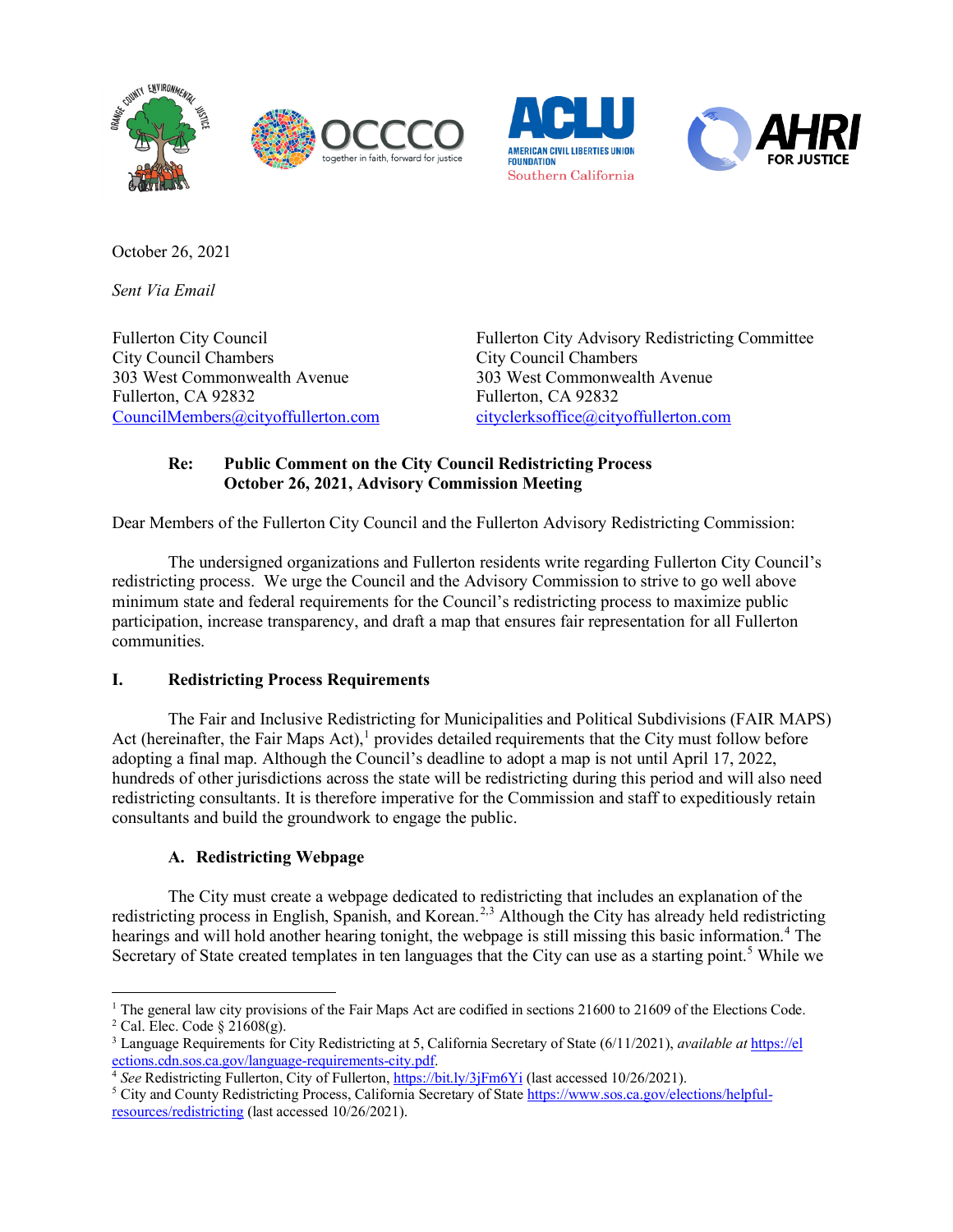appreciate that the webpage includes some materials in Spanish, Korean, Chinese, and Vietnamese, the City should also publish versions of the entire redistricting webpage in those languages to ensure that members of these communities have access to all available information on the process. We also request that the City translate materials into Cham.

The webpage will also need to include or link to the following: procedures for the public to testify during a hearing or submit written testimony; a calendar of all public hearings and workshop dates; the notice and agenda for each public hearing and workshop; a recording or written summary of each public hearing or workshop; draft maps; and the final adopted map.<sup>[6](#page-1-0)</sup> The Fullerton redistricting webpage is missing all this information. At a minimum, the webpage should link to instructions included in City meeting agendas on the process to submit feedback and public comment. Further, the City should include links to notices and agendas directly on the redistricting webpage. Currently, the page links to the entire City calendar for all commissions and committees, and this makes it difficult to locate the agenda for tonight's Advisory Commission hearing or any future hearings.<sup>[7](#page-1-1)</sup> More concerning is the fact that the webpage does not have a calendar of all upcoming workshops and hearings, and this makes it almost impossible for the public and grassroots organizations to plan. To ensure that the public has all the information they need, the City must immediately publish a complete, functioning website.

#### **B. Education and Outreach**

The Fair Maps Act mandates a thorough education and outreach program.<sup>[8](#page-1-2)</sup> Implementing a program that truly engages Fullerton communities requires planning, staff time, and an allocation of sufficient monetary resources. The City must work with community-based organizations in the region,<sup>[9](#page-1-3)</sup> and we invite the City to reach out to the undersigned organizations. We also recommend that the City set up an online form so that the public can subscribe to email updates. Finally, we encourage the City to partner with other districted jurisdictions in the region, including Orange County and school and special districts that overlap with the City of Fullerton, to educate and notify residents of opportunities to engage in redistricting. This will maximize city resources, streamline information, and minimize confusion for residents.

#### **C. Public Hearings and Workshops**

The Fair Maps Act recognizes that, to draw equitable maps, line drawers must collect detailed testimony about communities of interest from as many residents as possible.<sup>[10](#page-1-4)</sup> The City must, among other things, conduct robust outreach and education "to encourage residents . . . to participate in the redistricting process"<sup>[11](#page-1-5)</sup> and host a minimum number of public hearings so that the public can "provide" input regarding the composition of one or more council districts."[12](#page-1-6) Because the City is large and diverse, the Council should strive to offer far more than the four hearings required by the Fair Maps Act.<sup>[13](#page-1-7)</sup> For example, the City of Anaheim, which has the same map-adoption deadline as the City of Fullerton, plans to host a total of sixteen pre- and post-map public hearings and community meetings.<sup>[14](#page-1-8)</sup> There is no reason why the Council and Commission cannot match or exceed that number of meetings so that you have

<span id="page-1-0"></span> $6$  Cal. Elec. Code  $§$  21608(g).

<span id="page-1-1"></span><sup>&</sup>lt;sup>7</sup> Legislative Information Center: Calendar, City of Fullerton[, https://fullerton.legistar.com/Calendar.aspx](https://fullerton.legistar.com/Calendar.aspx) (last accessed 10/26/2021).

<span id="page-1-2"></span> $8$  Cal. Elec. Code  $§$  21608(a).

<span id="page-1-3"></span> $9$  Cal. Elec. Code  $\frac{8}{3}$  21608(a)(2).

<span id="page-1-4"></span><sup>10</sup> *See, e.g.*, Cal. Elec. Code § 21608(a).

<span id="page-1-5"></span> $11$  Cal. Elec. Code § 21608(a).

<span id="page-1-6"></span><sup>&</sup>lt;sup>12</sup> Cal. Elec. Code  $\frac{8}{9}$  21607.1(a).

<span id="page-1-7"></span><sup>13</sup> Cal. Elec. Code § 21607.1(a).

<span id="page-1-8"></span><sup>&</sup>lt;sup>14</sup> City of Anaheim, Calendar of Public Hearings and Community Meetings (Aug. 2021), [https://bit.ly/2XHswhD.](https://bit.ly/2XHswhD)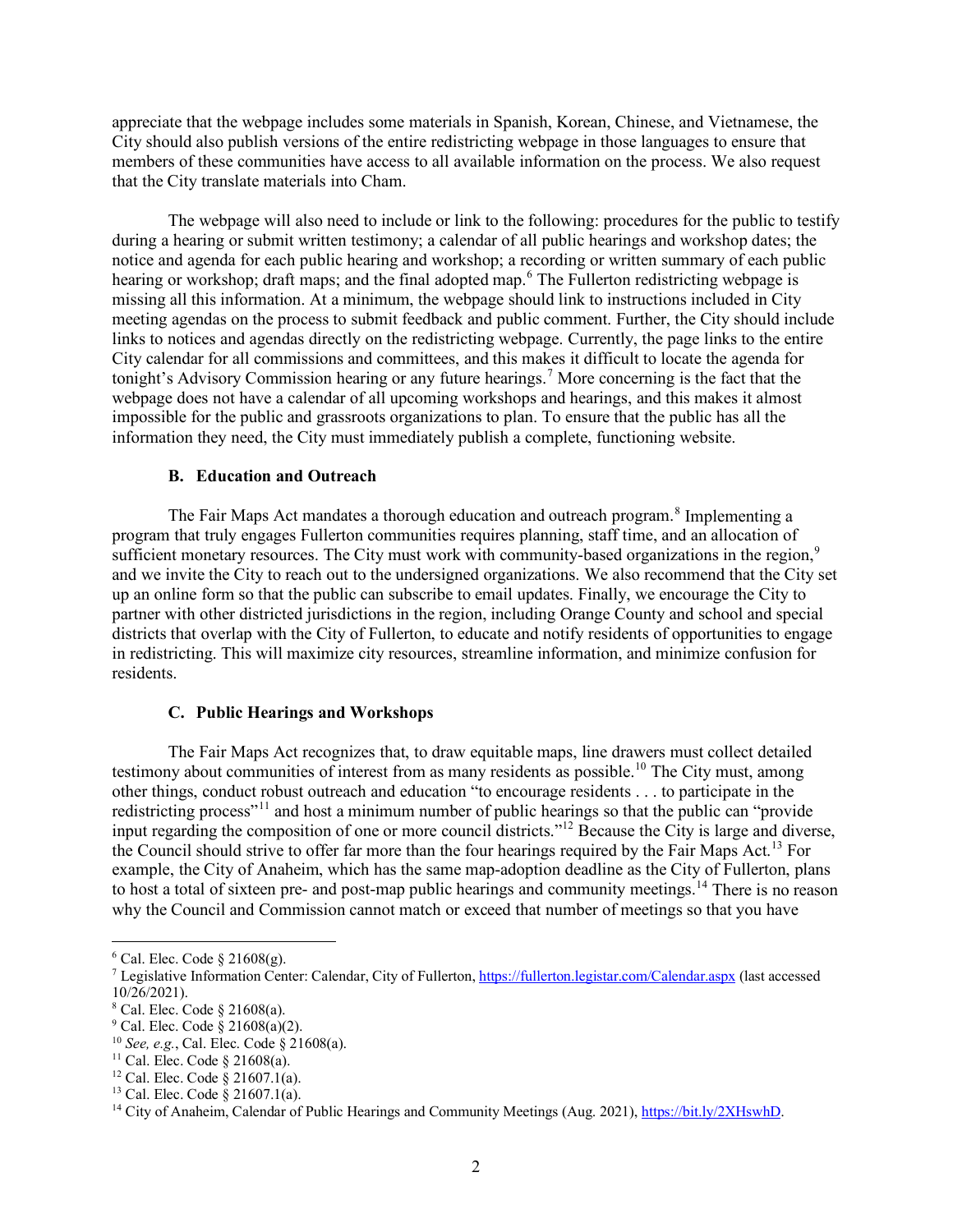ample opportunities to hear from the public about their communities of interest and where the lines should be drawn. The current calendar for the process includes limited opportunities for public participation, and we urge you to schedule additional workshops and hearings, including workshops and hearings before the City releases draft maps as required by state law.[15](#page-2-0)

The City should also make the hearings as accessible as possible by providing video and inperson options to attend the hearings, scheduling the hearings at different times and days of the week to accommodate varying schedules, and holding the hearings across the City to ensure that those residents who want or need to attend in person can access hearing locations. The City must translate redistricting materials and provide interpretation in Spanish and Korean.<sup>[16](#page-2-1)</sup> We encourage the City to also commit to translating materials and providing interpretation in Chinese, Vietnamese, and Cham.

Once draft maps are published, the City must post them online for at least seven days before it selects a final map.<sup>[17](#page-2-2)</sup> This requirement is reduced to three days in the last 27 days before the City's mapadoption deadline.[18](#page-2-3) The City, however, should strive to give more than seven days to the community to evaluate draft maps and provide feedback, and should post draft maps considered at any public hearing or workshop well ahead of the hearing. Community members need a meaningful opportunity to digest draft maps, to identify recommendations, and to develop alternative maps. The City should also consider extending the redistricting process until April 2022 to provide more opportunities for the public to engage in the process.

### **II. City Council Map Requirements**

When preparing its redistricting plan and drafting and considering draft maps, the City must keep in mind the following redistricting requirements:

- 1. The final map must have districts that are substantially equal in population.<sup>[19](#page-2-4)</sup>
- 2. The final map must comply with Section 2 of the federal Voting Rights Act (VRA). This may require the City to include majority-minority districts where Latinx and/or Asian voters have a real opportunity to elect candidates of choice.<sup>[20](#page-2-5)</sup>
- 3. The City must follow traditional redistricting principles, including those laid out in the Fair Maps Act. In particular, the City must use the following redistricting principles in this order of priority: contiguity; maintain neighborhoods and communities of interest; easily identifiable and understandable boundaries; and compactness.<sup>[21](#page-2-6)</sup>
- 4. The City may not adopt a map that favors or discriminates against a political party<sup>[22](#page-2-7)</sup> and cannot consider relationships with political parties, incumbents, or political candidates when assessing communities of interest. $23$

<span id="page-2-0"></span><sup>15</sup> Cal. Elec. Code § 21607.1(a).

<span id="page-2-1"></span><sup>16</sup> Language Requirements for City Redistricting at 5, California Secretary of State (6/11/2021), *available at* [https://el](https://elections.cdn.sos.ca.gov/language-requirements-city.pdf) [ections.cdn.sos.ca.gov/language-requirements-city.pdf.](https://elections.cdn.sos.ca.gov/language-requirements-city.pdf)

<span id="page-2-2"></span> $17$  Cal. Elec. Code § 21608(d)(1).

<span id="page-2-3"></span><sup>&</sup>lt;sup>18</sup> Cal. Elec. Code  $\frac{8}{9}$  21608(d)(1).

<span id="page-2-4"></span> $19$  Cal. Elec. Code § 21601(a).

 $20$  52 U.S.C. § 10301; Cal. Elec. Code § 21601(b).

<span id="page-2-6"></span><span id="page-2-5"></span><sup>&</sup>lt;sup>21</sup> Cal. Elec. Code  $\S$  21601(c).

<span id="page-2-7"></span><sup>&</sup>lt;sup>22</sup> Cal. Elec. Code  $\S$  21601(d).

<span id="page-2-8"></span><sup>&</sup>lt;sup>23</sup> Cal. Elec. Code  $\frac{8}{9}$  21601(c)(2).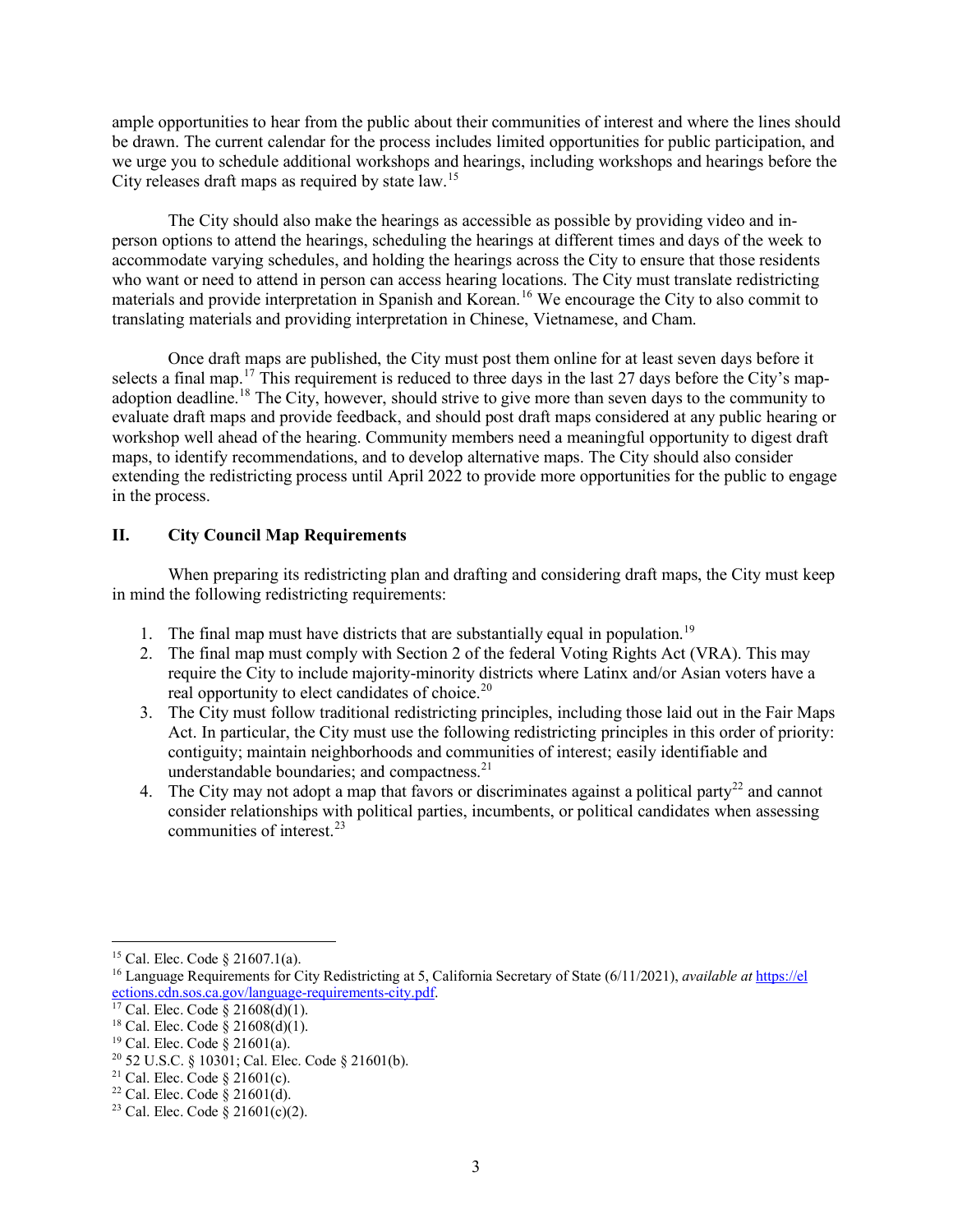In 2015, the City transitioned to by-district elections and drew the existing map.<sup>[24](#page-3-0)</sup> At the time, traditional redistricting principles were discretionary.<sup>[25](#page-3-1)</sup> The City could completely ignore these principles and place as much or as little weight on other factors, including undemocratic factors such as protecting incumbents. In 2019, however, the California Legislature passed the Fair Maps Act which requires, among other things, that the City maintain communities of interest where this does not conflict with higher ranked criteria. The current map violates this principle. The map splits several communities of interest, including the  $AMENSA<sup>26</sup>$  $AMENSA<sup>26</sup>$  $AMENSA<sup>26</sup>$  community in Districts 1 and 2 and Downtown Fullerton between all five districts. This cycle, the City will need to follow mandatory, ranked criteria that may result in a plan that looks very different from the current map.

Relatedly, we are extremely concerned that the City declined to establish an independent redistricting commission and that a former Councilmember sits on the Advisory Commission.<sup>[27](#page-3-3)</sup> The Council and the Commission must keep in mind that the Fair Maps Act prohibits you from considering relationships with incumbents or political candidates when assessing communities of interest.<sup>[28](#page-3-4)</sup> We urge you to follow state and federal law and adopt lines that protect communities of interest, not lines that protect incumbents or ensure that certain candidates can be elected in the future.

Finally, the City Council must also comply with Section 2 of the VRA to ensure that the final district map does not dilute the voting power of any protected communities. At the time that the Council adopted the current map, 24% of the City's citizen voting age population ("CVAP") was Latinx and 22% was Asian.<sup>[29](#page-3-5)</sup> Although these demographics suggest the City could have drawn one to two districts where the majority of the CVAP was Latinx or Asian, the City did not. Instead, the City created a district that was 48% Asian CVAP and another district that was 44% Latinx CVAP.<sup>[30](#page-3-6)</sup> It is incumbent on the Commission to work closely with counsel and consultants to explore the possibility of creating Section 2 compliant districts where Latinx and Asian voters have a real opportunity to elect candidates of choice. Assessing VRA compliance and identifying communities of interest requires extensive public testimony, an understanding of historical discrimination in the City of Fullerton, and demographic and statistical analyses. This further highlights the need for the City to provide the public with sufficient time to provide comment at hearings and workshops.

**\* \* \***

We encourage the City to continue planning its redistricting process by, among other things:

- scheduling more than four hearings and workshops across the City and at different times and days of the week to accommodate varying schedules;
- scheduling a series of workshops and public hearings to receive testimony about where the lines should be drawn *before* releasing draft maps;
- updating the redistricting webpage to include all required information, including a description of the redistricting process, a calendar of upcoming hearings and workshops, and information on how the public can participate in the redistricting process;

<span id="page-3-0"></span><sup>24</sup> *See* Council District Map, City of Fullerton, *available at* [https://fullerton](https://fullerton-ca.prod.govaccess.org/home/showdocument?id=183)[ca.prod.govaccess.org/home/showdocument?id=183.](https://fullerton-ca.prod.govaccess.org/home/showdocument?id=183) 25 Cal. Elec. Code § 21601 (2015).

<span id="page-3-2"></span><span id="page-3-1"></span><sup>&</sup>lt;sup>26</sup> AMEMSA stands for Arab, Middle Eastern, Muslim, and South Asian communities.

<span id="page-3-3"></span><sup>&</sup>lt;sup>27</sup> Commissioner Greg Sebourn is a former Fullerton City Councilmember.

<span id="page-3-4"></span><sup>&</sup>lt;sup>28</sup> Cal. Elec. Code §  $21601(c)(2)$ .

<span id="page-3-5"></span><sup>&</sup>lt;sup>29</sup> See Submission 8A at 2, City of Fullerton, *available at* <https://bit.ly/3nvCwna> (listing demographic information about the districts in Submission 8A, the draft map that the Council ultimately adopted).

<span id="page-3-6"></span><sup>30</sup> *Id*.